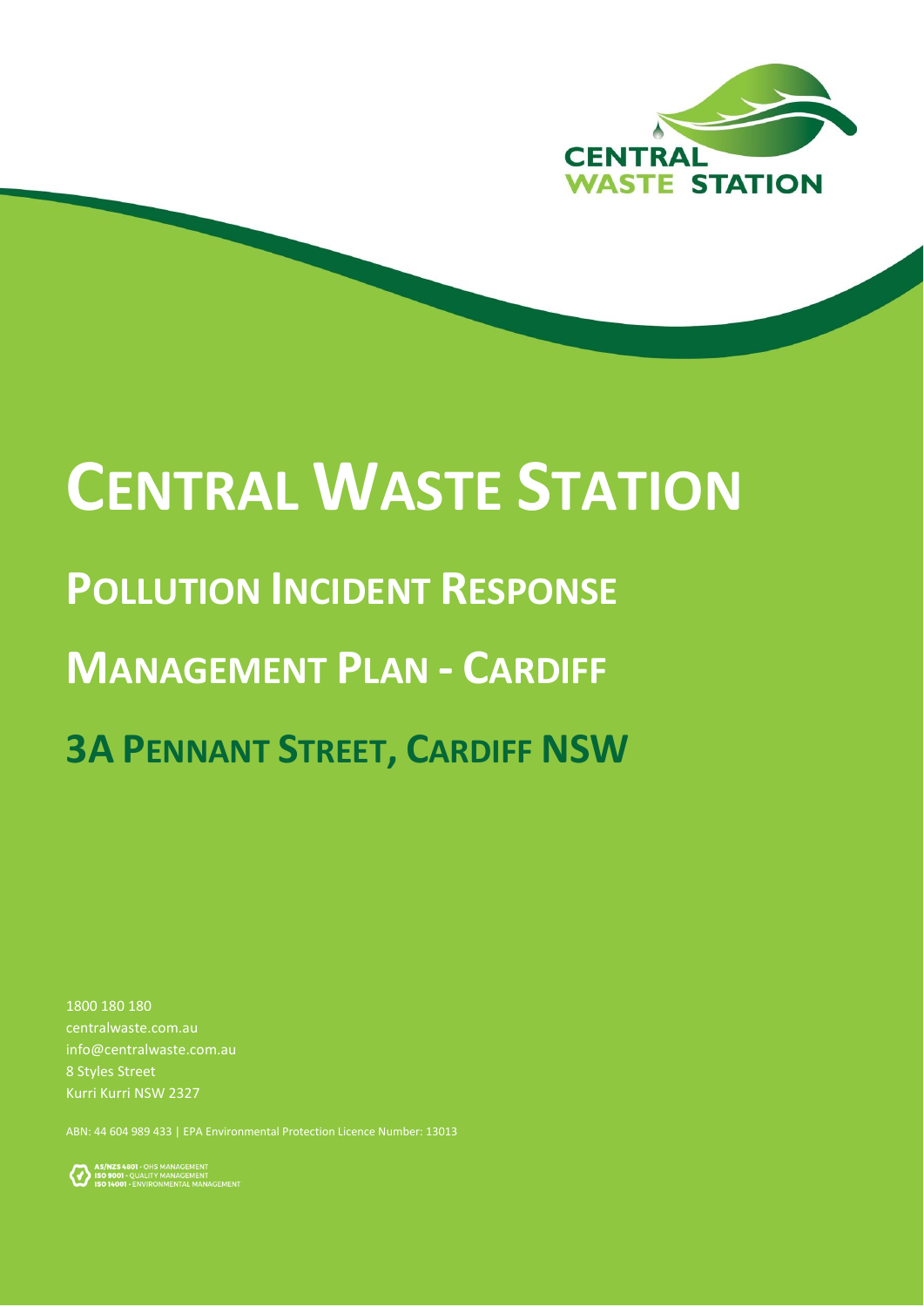

#### $\mathbf{1}$ **CONTENTS**

| $\overline{2}$ |      |  |
|----------------|------|--|
| 3              |      |  |
| 4              |      |  |
|                | 4.1  |  |
| 5              |      |  |
| 6              |      |  |
| $\overline{7}$ |      |  |
| 8              |      |  |
| 9              |      |  |
| 10             |      |  |
| 11             |      |  |
|                | 11.1 |  |
| 12             |      |  |
| 13             |      |  |
|                |      |  |

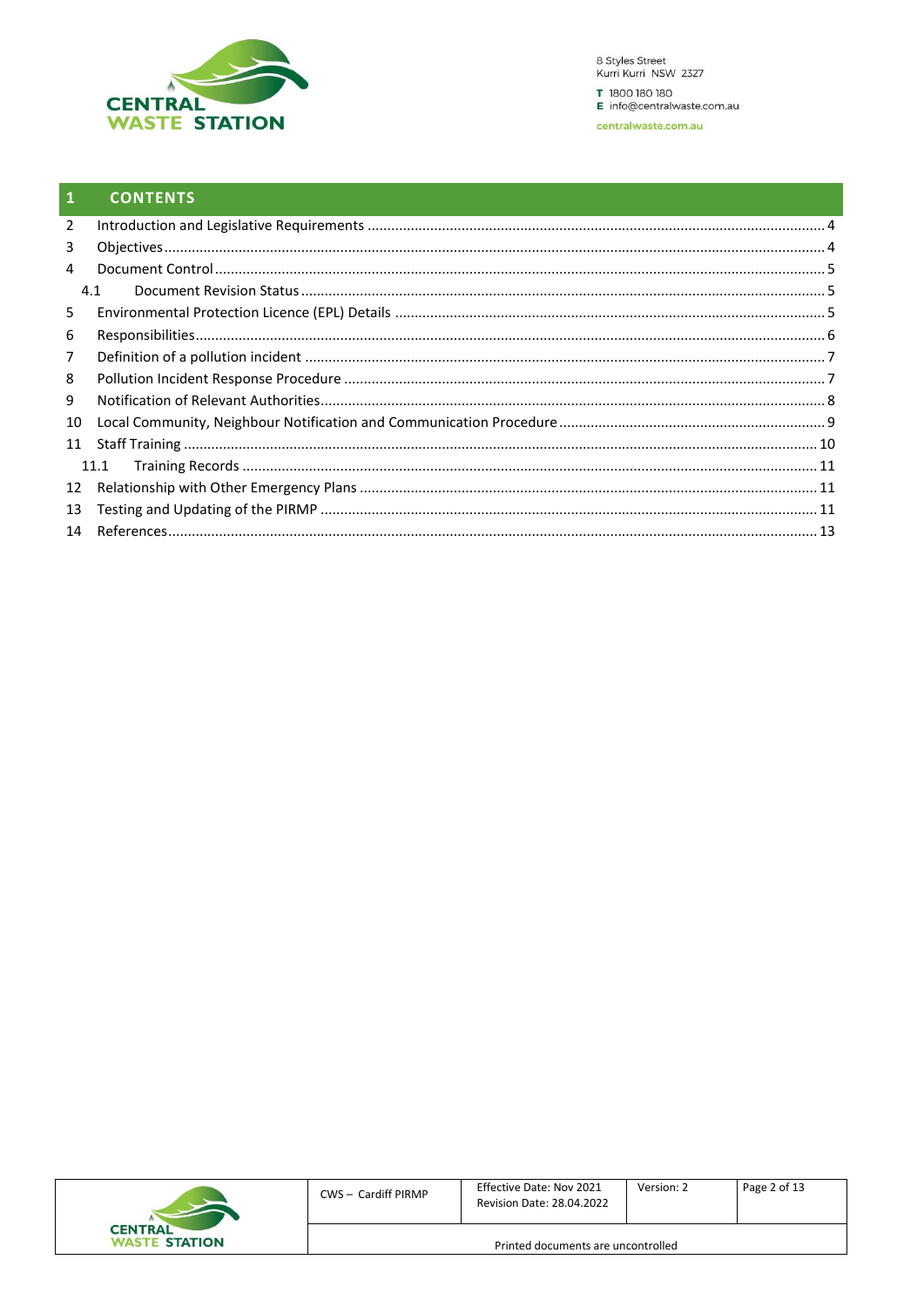

#### **Facility Name and Address** Central Waste Station Pty Ltd 3A Pennant Street, Cardiff NSW

| Date of Plan: | <b>Review Plan by:</b> |
|---------------|------------------------|
| November 2021 | November 2022          |

| <b>Date Plan Tested:</b> | <b>Re-Test Plan By:</b> |
|--------------------------|-------------------------|
|                          | 2022<br>November :      |

| <b>Plan Written By:</b>      | <b>Plan Approved By:</b> |
|------------------------------|--------------------------|
| Jack Roxburgh                | Kevin Daly               |
| <b>Environmental Manager</b> | <b>Managing Director</b> |

| <b>Central Waste Contacts</b>                                |                       |              |              |  |  |
|--------------------------------------------------------------|-----------------------|--------------|--------------|--|--|
| <b>Office Phone</b><br><b>Mobile</b><br>Title<br><b>Name</b> |                       |              |              |  |  |
| Director                                                     | <b>Michael Rogers</b> | 1800 180 180 | 0412 094 226 |  |  |
| Director                                                     | Kevin Daly            | 1800 180 180 | 0449 163 056 |  |  |
| <b>WHS Office</b>                                            | Michelle Clifford     | 1800 180 180 | 0452 562 279 |  |  |
| <b>Transport Manager</b>                                     | Damien Peterson       | 1800 180 180 | 0467 349 662 |  |  |
| <b>Environmental Manager</b>                                 | Jack Roxburgh         | 1800 180 180 | 0402 597 656 |  |  |
| Project Manager                                              | Ray Nielsen           | 1800 180 180 | 0477 887 765 |  |  |

| <b>Reporting / Emergency Contacts</b>                    | Phone                 |
|----------------------------------------------------------|-----------------------|
| <b>Central Waste Station Incident/Accident Reporting</b> | For internal use only |
| Police / Fire / Ambulance                                | 000                   |
| <b>EPA Environment Line</b>                              | 131 555               |
| Ministry of Health - Sydney                              | 02 9391 9000          |
| SafeWork                                                 | 13 10 50              |
| John Hunter Hospital                                     | 02 4921 3000          |
| Lake Macquarie City Council                              | 02 4921 0333          |

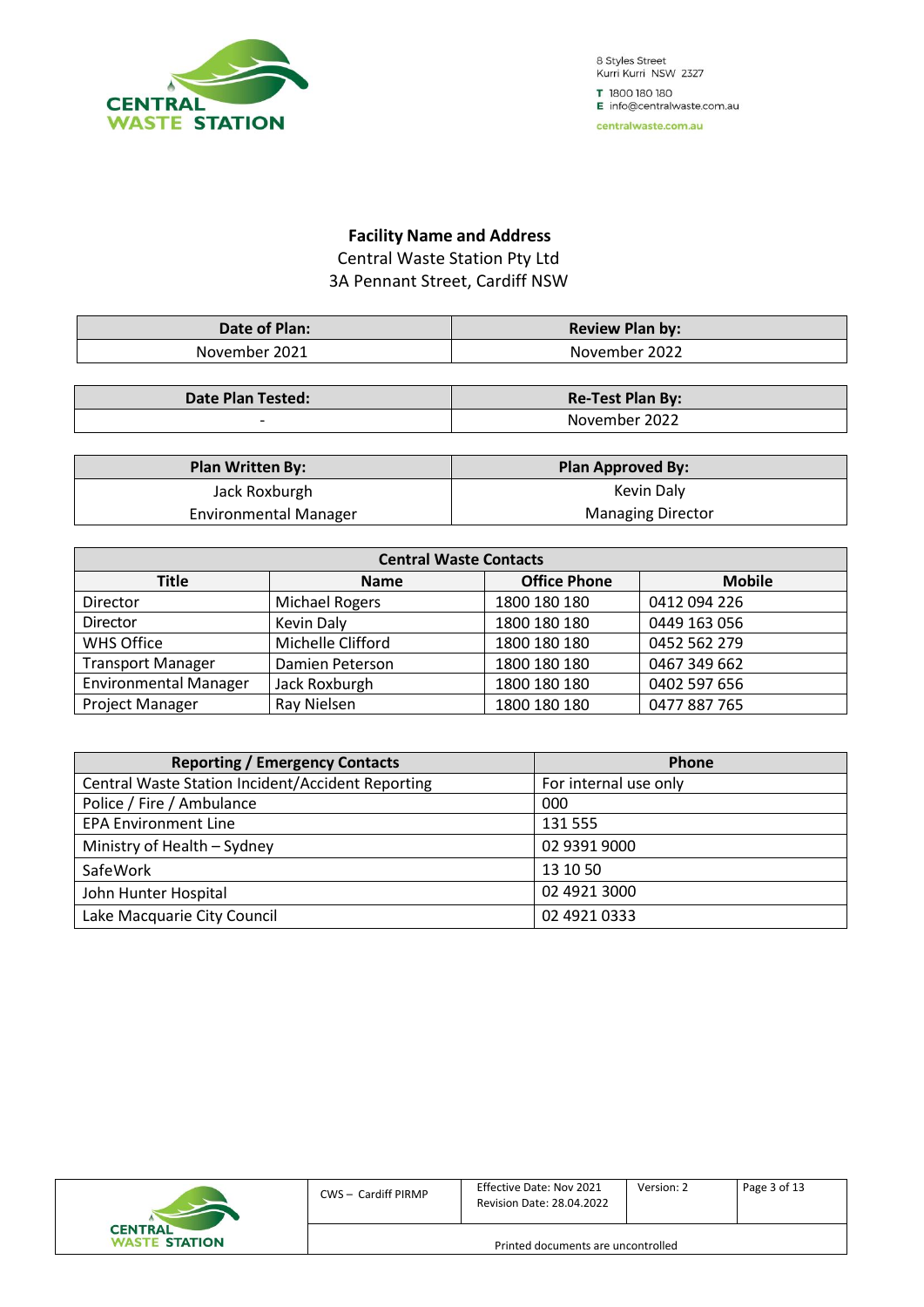

#### <span id="page-3-0"></span>**2 INTRODUCTION AND LEGISLATIVE REQUIREMENTS**

This Pollution Incident Response Management Plan (PIRMP) has been prepared to describe the processes required to prepared and respond to pollution incidents at Central Waste Station, 3A Pennant Street, Cardiff NSW 2327.

The Protection of the Environment Legislation Amendment Act 2011 (POELA Act) introduced several changes to the way pollution incidents are reported, managed and communicated to the community.

The Act includes a new requirement under Part 5.7A of the *Protection of the Environment Operations Act 1997* (POEO Act) to prepare, keep, test, and implement a pollution incident response management plan.

If a pollution incident occurs in the course of an activity so that material harm to the environment (within the meaning of section 147 of the POEO Act) is caused or threatened, the person carrying out the activity must **immediately** implement this plan in relation to the activity required by Part 5.7A of the POEO Act.

A copy of this plan must be kept where the activity takes place and be made available on request by an authorised EPA officer and to any person who is responsible for implementing this plan.

Parts of the plan must also be available either on a publicly accessible website, or if there is no such website, by providing a copy of the plan to any person who makes a written request. The sections of the plan that are required to be publicly available are set out in clause 98D of the Protection of the Environment Operations (General) Regulation 2009.

#### <span id="page-3-1"></span>**3 OBJECTIVES**

The objectives of these plans are to:

- Ensure comprehensive and timely communication about a pollution incident to:
	- o Staff at the premises (Central Waste Station)
	- o Environment Protection Authority (EPA)
	- o NSW Ministry of Health
	- o SafeWork NSW
	- o Fire and Rescue NSW
	- o People outside the facility who may be affected by the impacts of the
	- o pollution incident
- Minimise and control the risk of a pollution incident at the facility by requiring identification of risks and the development of planned actions to minimise and manage those risks.
- Ensure that the plan is properly implemented by trained staff, identifying persons responsible for implementing it, and ensuring that the plan is regularly tested for accuracy and suitability.

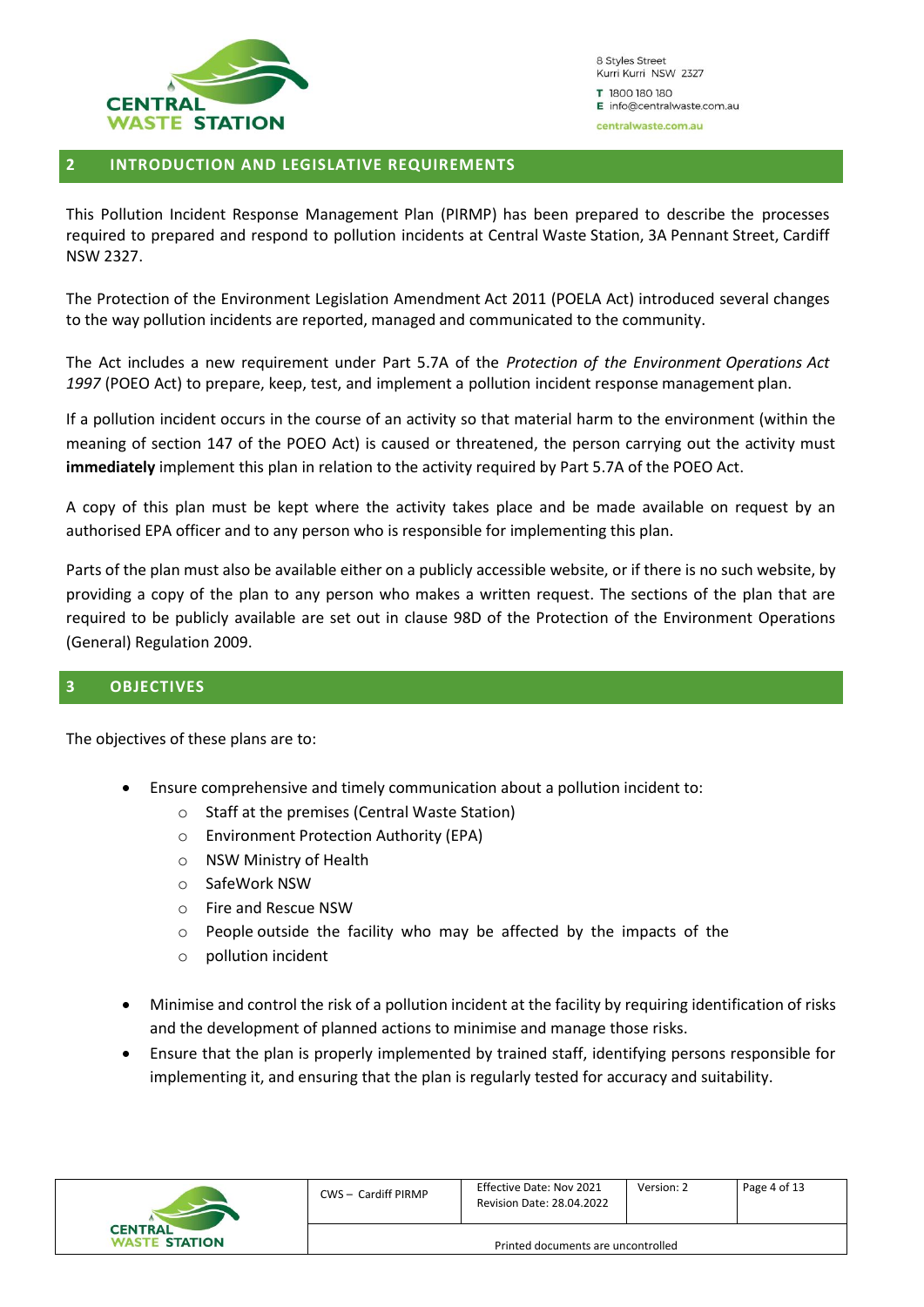

Beyond meeting the legislative requirements; the purpose of the plan is to reduce the risk of an environmental pollution incident occurring and given the residual risk that will always be present. Help to coordinate an appropriate and timely response should such an incident occur.

#### <span id="page-4-0"></span>**4 DOCUMENT CONTROL**

| <b>FUNCTION</b> | <b>POSITION</b>                        | <b>NAME</b>        | <b>SIGNATURE</b> | <b>DATE</b> |
|-----------------|----------------------------------------|--------------------|------------------|-------------|
| Prepared by     | <b>Environmental Manager</b>           | J Roxburgh         |                  | 03/11/2021  |
| Reviewed by     | <b>WHSE Manager</b>                    | M. Clifford        |                  | 03/11/2021  |
| Approved by     | <b>Central Waste Station Directors</b> | M Rogers<br>K Daly |                  | 03/11/2021  |

#### <span id="page-4-1"></span>4.1 DOCUMENT REVISION STATUS

Each page of this document bears a document name and revision date. When revisions to the document are issued, the following table will be updated to show the most recent revision level. The revised document will be forwarded to the holders of controlled copies. Recipients are responsible for destroying or marking "superseded" on the previous revision.

| <b>REVISION DATE</b> | <b>AMENDMENT DESCRIPTION</b> |  |  |
|----------------------|------------------------------|--|--|
| 28.04.2022           | General Update (JR)          |  |  |
|                      |                              |  |  |
|                      |                              |  |  |
|                      |                              |  |  |

#### <span id="page-4-2"></span>**5 ENVIRONMENTAL PROTECTION LICENCE (EPL) DETAILS**

| Name of licensee:            | <b>Central Waste Station</b>     |
|------------------------------|----------------------------------|
| ABN:                         | 44 604 989 433                   |
| Address:                     | 8 Styles Street, Kurri Kurri NSW |
| Company or business contact: | <b>Jack Roxburgh</b>             |
|                              | <b>Environmental Manager</b>     |
|                              | Phone: 0402 597 656              |
|                              | Email: jack@centralwaste.com.au  |
| <b>Website Address:</b>      | www.centralwaste.com.au          |

|                                        | CWS - Cardiff PIRMP                | Effective Date: Nov 2021<br><b>Revision Date: 28.04.2022</b> | Version: 2 | Page 5 of 13 |
|----------------------------------------|------------------------------------|--------------------------------------------------------------|------------|--------------|
| <b>CENTRAL</b><br><b>WASTE STATION</b> | Printed documents are uncontrolled |                                                              |            |              |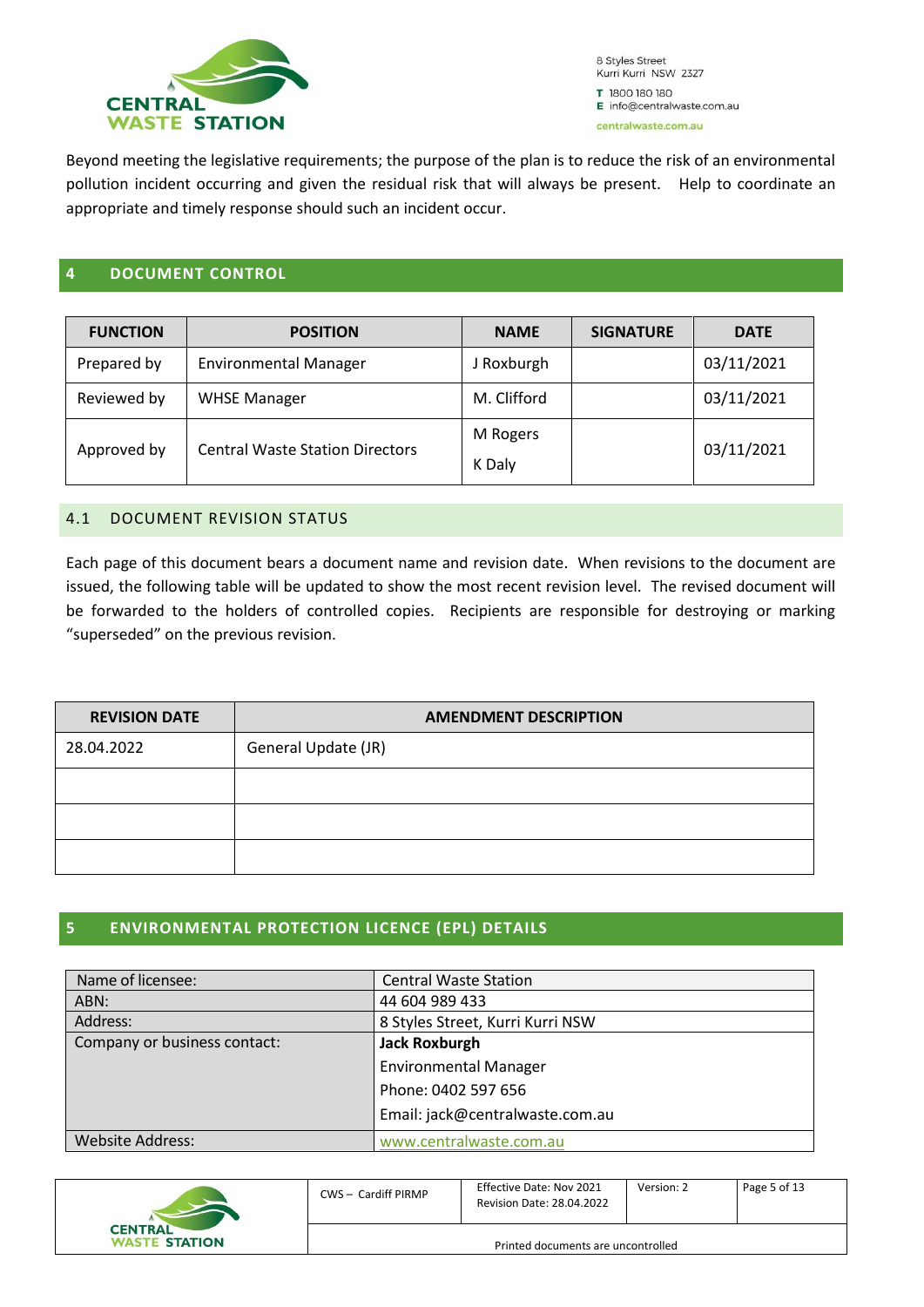

8 Styles Street<br>Kurri Kurri NSW 2327 T 1800 180 180 E info@centralwaste.com.au

centralwaste.com.au

#### <span id="page-5-0"></span>**6 RESPONSIBILITIES**

| Pollution Incident - Person/s Responsible      |                                   |  |  |
|------------------------------------------------|-----------------------------------|--|--|
| <b>PIRMP Activation</b>                        | <b>Ty Cheetham</b>                |  |  |
|                                                | Yard Manager                      |  |  |
|                                                | 0435 904 954                      |  |  |
|                                                | Ty@centralwaste.com.au            |  |  |
|                                                | <b>Alternative Contact Person</b> |  |  |
|                                                | <b>Kevin Daly</b>                 |  |  |
|                                                | Director                          |  |  |
|                                                | 0449 163 056                      |  |  |
|                                                | Kevin@centralwaste.com.au         |  |  |
| <b>Notifying Relevant Authorities</b>          | <b>Jack Roxburgh</b>              |  |  |
|                                                | <b>Environmental Manager</b>      |  |  |
|                                                | 0402 597 656                      |  |  |
|                                                | Jack@centralwaste.com.au          |  |  |
|                                                |                                   |  |  |
|                                                | <b>Alternative Contact Person</b> |  |  |
|                                                | <b>Kevin Daly</b>                 |  |  |
|                                                | Director                          |  |  |
|                                                | 0449 163 056                      |  |  |
|                                                | Kevin@centralwaste.com.au         |  |  |
| <b>Managing Response to Pollution Incident</b> | <b>Jack Roxburgh</b>              |  |  |
|                                                | <b>Environmental Manager</b>      |  |  |
|                                                | 0402 597 656                      |  |  |
|                                                | Jack@centralwaste.com.au          |  |  |
|                                                |                                   |  |  |
|                                                | <b>Alternative Contact Person</b> |  |  |
|                                                | <b>Kevin Daly</b>                 |  |  |
|                                                | Director                          |  |  |
|                                                | 0449 163 056                      |  |  |
|                                                | Kevin@centralwaste.com.au         |  |  |

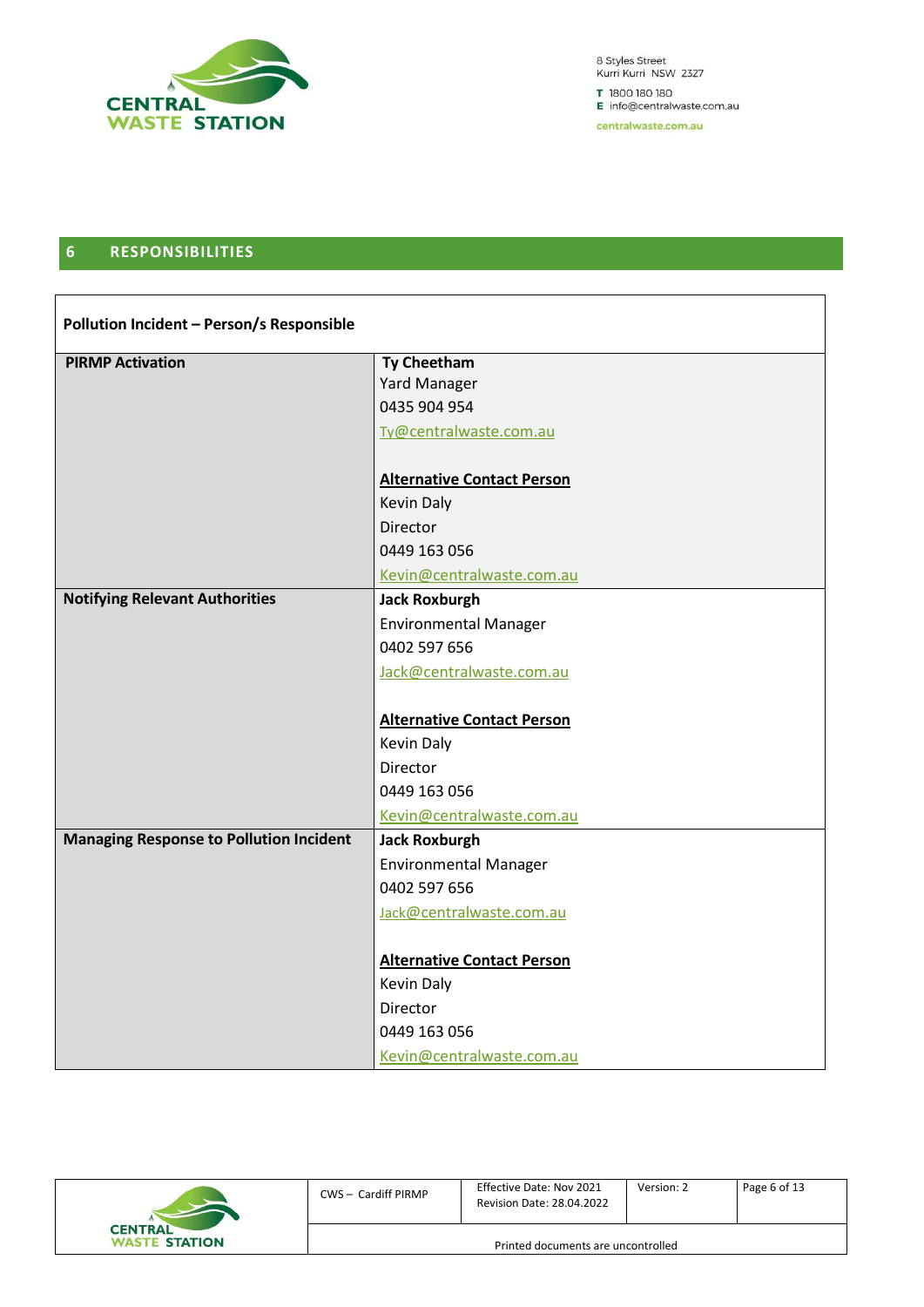

#### <span id="page-6-0"></span>**7 DEFINITION OF A POLLUTION INCIDENT**

The definition of a pollution incident is:

*Pollution incident means an incident or set of circumstances during or as a consequence of* which there is or is likely to be a leak, spill or other escape or deposit of a substance, as a *result of which pollution has occurred, is occurring or is likely to occur. It includes an incident or set of circumstances in which a substance has been placed or disposed of on premises, but it does not include an incident or set of circumstancesinvolving only the emission of any noise.*

A pollution incident is required to be notified if there is a risk of 'material harm to the environment', which is defined in section 147 of the POEO Act as:

- a. Harm to the environment is material if:
	- i. It involves actual or potential harm to the health or safety of human beings or to ecosystems that is not trivial, or
	- ii. It results in actual or potential loss or property damage of an amount, or amounts in aggregate, exceeding \$10,000 (or such other amount as is prescribed by the regulations) and
- b. Loss includes the reasonable costs and expenses that would be incurred in taking all reasonable and practicable measures to prevent, mitigate or make good harm to the environment.

Industry is now required to report pollution incidents immediately to the EPA, NSW Health, Fire and Rescue NSW, SafeWork NSW and the local council. 'Immediately' has its ordinary dictionary meaning of promptly and without delay. These strengthened provisions will ensure that pollution incidents are reported directly to the relevant response agencies so they will have direct access to the information they need to manage and deal with the incident in a faster manner.

There are now associated offences, for individuals and corporations, for not preparing a plan, not keeping the plan at the premises to which it relates, not testing the plan in accordance with the Regulations and not implementing the plan in the case of an incident.

#### <span id="page-6-1"></span>**8 POLLUTION INCIDENT RESPONSE PROCEDURE**

Whoever is aware of the pollution incident must immediately contact the individuals responsible for managing the incident response and the relevant authorities. The person(s) who may be aware of an incident are:

- Employee of Central Waste Station
- Employer or principal (Central Waste Station)
- Occupier of the premises or
- Person carrying out an activity (Not being a Central Waste Station employee)

The position title and 24 hour contact details of individuals responsible for managing the incident response and notifying the relevant authorities are in **appendix 1**.

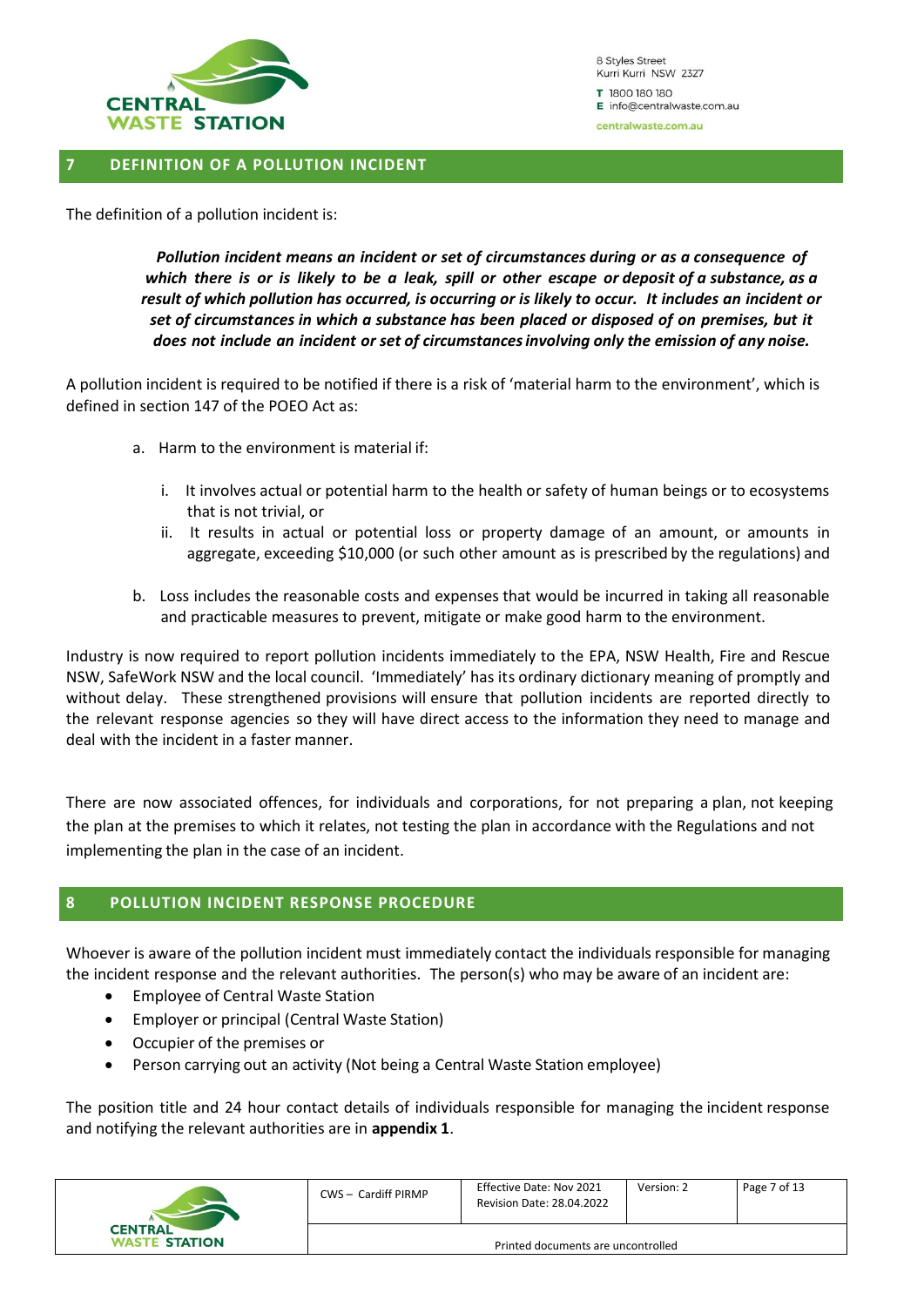

In the event of that the Site Manager, Supervisor, or weighbridge operator cannot be contacted, Central Waste Station employee shall manage the incident response and notify the relevant authorities. If the incident presents an immediate threat to human health, environment or property then initially contact the following Central Waste Station officers as appropriate.

- 1. Staff are to inform the Site Manager.
- 2. In the absence of the Site Manager, staff and contractors are to inform the Environmental Manager.

The Site Manager – must then perform the following actions:

- 1. Investigate to determine the legitimacy and extent of the incident.
- 2. Organise equipment and resources to ensure the area is safe and controlled e.g. isolate area (evacuate/barriers), traffic diversion (barriers/signage) etc. If the incident is a spill it must be prevented from entering the waterways or storm water drains.
- 3. Determine roles and responsibilities to obtain the required assistance.
- 4. Call 000, if the incident presents an immediate threat to human health or property, fire rescue NSW, NSW Police and the NSW ambulance service are the first responders, as they are responsible for controlling and containing incidents. Liaise with these agencies and act on any instructions given once they arrive on- site.
- 5. Follow pollution incident reporting procedures on section 9 of this document.
- 6. Delegate the role of informing the neighbours via door knocking or by phone call

If an area or site evacuation is required follow the "The Environmental Manager – must then perform the following actions:

- 1. Investigate to determine the legitimacy and extent of the incident.
- 2. Organise equipment and resources to ensure the area is safe and controlled e.g. isolate area (evacuate/barriers), traffic diversion (barriers/signage) etc. If the incident is a spill it must be prevented from entering the waterways or storm water drains.
- 3. Determine roles and responsibilities to obtain the required assistance.
- 4. Call 000, if the incident presents an immediate threat to human health or property, fire rescue NSW, NSW Police and the NSW ambulance service are the first responders, as they are responsible for controlling and containing incidents. Liaise with these agencies and act on any instructions given once they arrive on- site.
- 5. Follow pollution incident reporting procedures on section 9 of this document.
- 6. Delegate the role of informing the neighbours via door knocking or by phone call.
- 7. If an area or site evacuation is required follow the "Central Waste Station Emergency Evacuation Plan".
- 8. Conduct an investigation into the incident, debrief staff and recommend actions to reduce the risk of the incident occurring again.
- 9. This plan must be reviewed within one month of a pollution incident occurring.

#### <span id="page-7-0"></span>**9 NOTIFICATION OF RELEVANT AUTHORITIES**

**These NSW State Government agencies need to be contacted during any pollution incident that will cause material harm to the environment:**

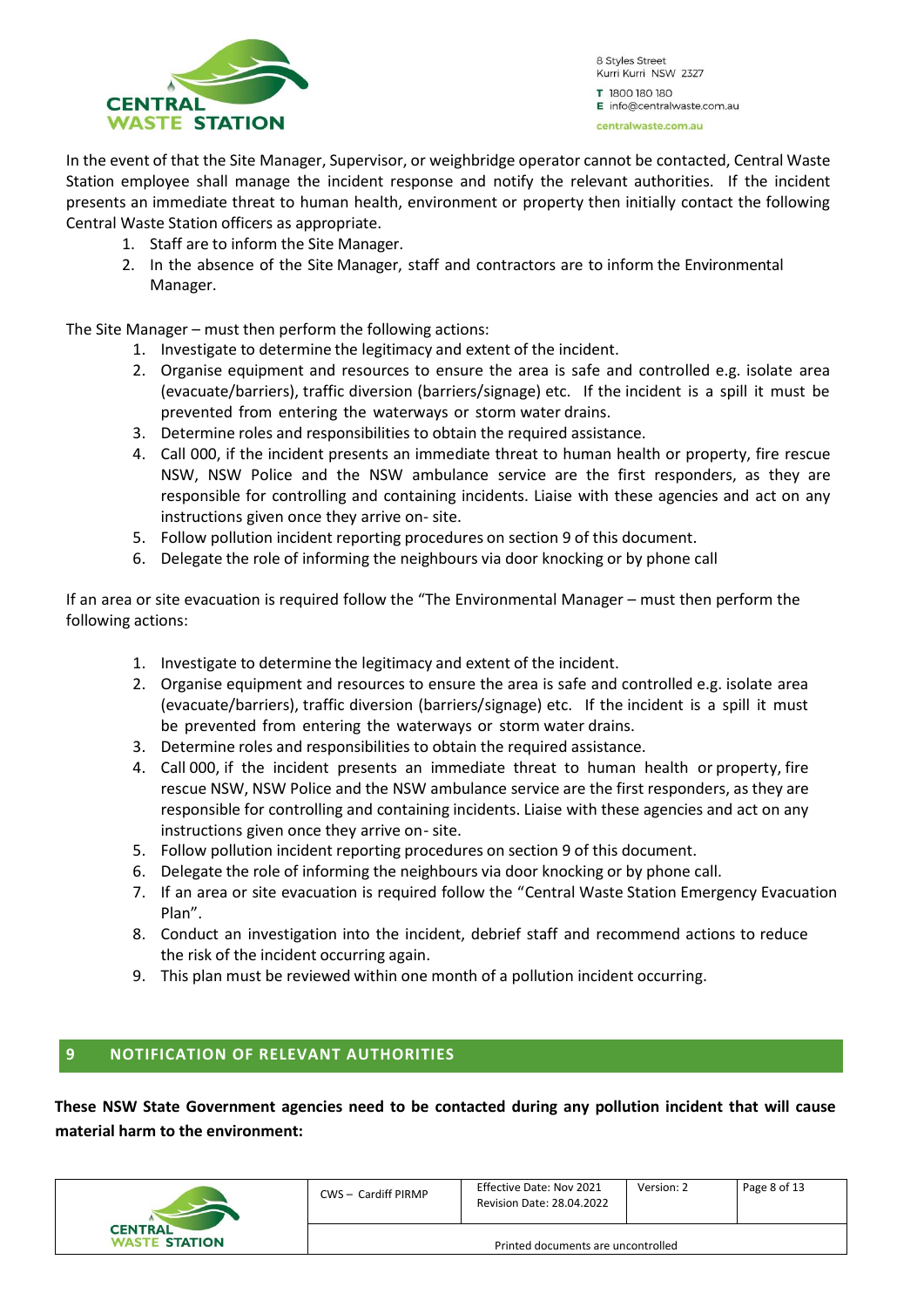

- **1. Fire & Rescue NSW** 000 (first notification)
- **2. Environment Protection Authority** 131 555
- **3. Health NSW** nearest public health unit (PHU)

You need to identify the local Health Unit for the area in which the transportation of waste takes place and any area affected, or potentially affected, by the pollution. For a listing of local contact details (business hours) see:

[www.health.nsw.gov.au/Infectious/Pages/phus.aspx](http://www.health.nsw.gov.au/Infectious/Pages/phus.aspx)

#### **4**. **SafeWork NSW** – 131 050

#### **5**. **Local Authority**

You need to identify the local authority for the area in which the transportation of waste takes place and any area affected, or potentially affected, by the pollution to identify which council a location falls into see: [www.olg.nsw.gov.au/find-my-council](http://www.olg.nsw.gov.au/find-my-council)

#### <span id="page-8-0"></span>**10 LOCAL COMMUNITY, NEIGHBOUR NOTIFICATION AND COMMUNICATION PROCEDURE**

The incident controller from Emergency Services (NSW Police Force or Fire & Rescue NSW) leads the local community notification.

The **Environmental Manager** must consult with the Incident Controller on what community notification, if any, should be undertaken. The information that must be provided includes;

- the time, date, nature, duration, and location of the incident;
- the location of the place where pollution is occurring or is likely to occur;
- the nature, the estimated quantity or volume and the concentration of any pollutants involved, if known;
- the circumstances in which the incident occurred (including the cause of the incident, if known);
- the action taken or proposed to be taken to deal with the incident and any resulting pollution or threatened pollution, if known; and
- other information prescribed by the regulations
- Kevin Daly has the overall responsibility for public communication during an incident. In the event of a pollution incident, CWS will immediately contact identified neighbours and the local community.

The following notification methods will include but not limited to:

Face to face contact;



| CWS - Cardiff PIRMP                | Effective Date: Nov 2021<br><b>Revision Date: 28.04.2022</b> | Version: 2 | Page 9 of 13 |  |  |
|------------------------------------|--------------------------------------------------------------|------------|--------------|--|--|
| Printed documents are uncontrolled |                                                              |            |              |  |  |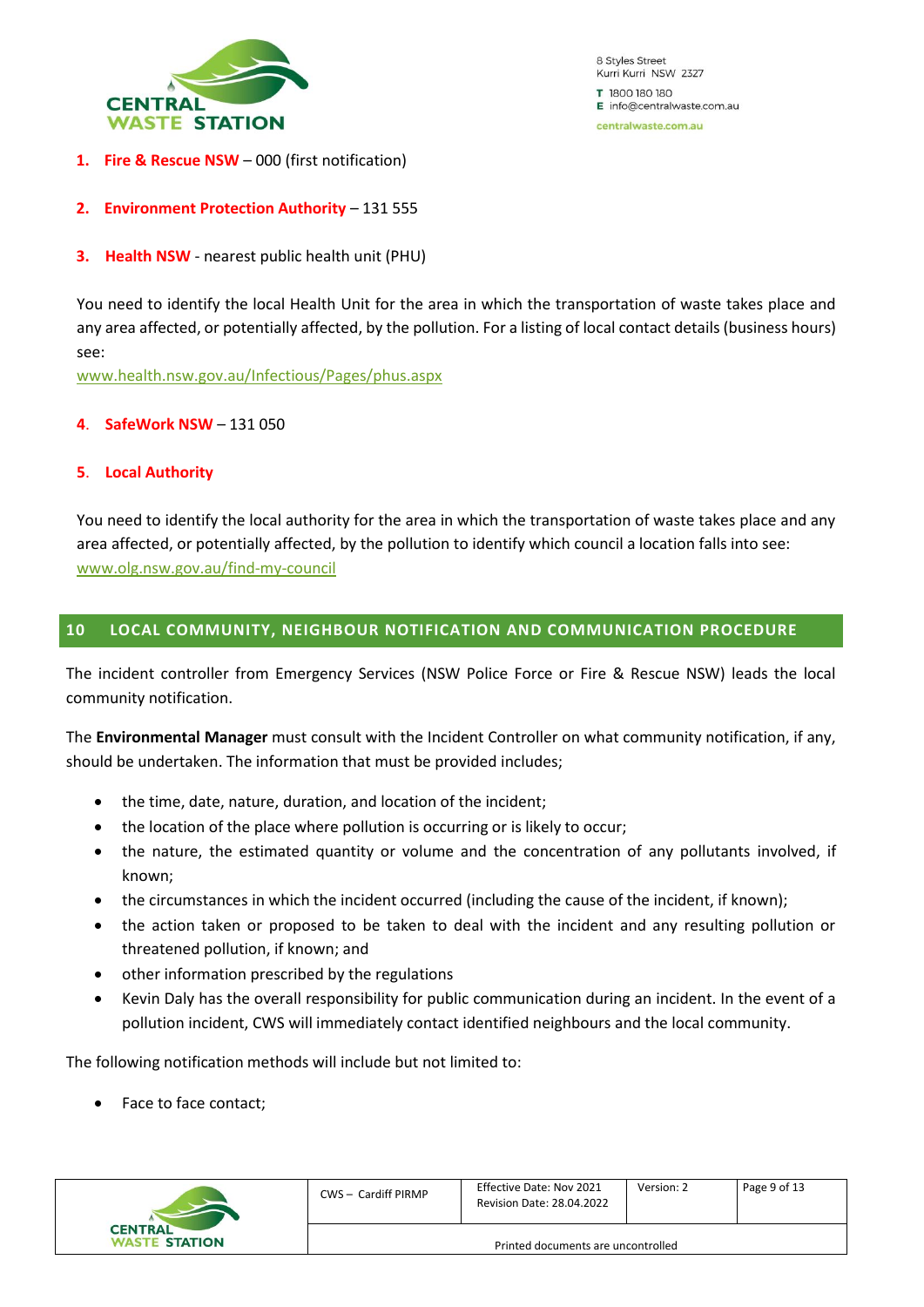

- Telephone to advise community stakeholders of the incident with recommended actions to prevent or minimise harm such as close doors and windows, evacuate buildings or premises, not to drink or swim in water courses; and
- Potentially affected community members will be determined based on the nature / scale of the pollution incident and the current weather conditions Follow up communications with the community stakeholders will be carried out by the CWS Directors.

Further undertakings include but are not limited to the following:

- Face to face contact;
- Telephone calls;
- Letterbox drops;
- Publication of updates on the CWS Website;
- Emailing of updates; and
- Door-knocking.

#### <span id="page-9-0"></span>**11 STAFF TRAINING**

Environmental awareness training will be provided to all personnel through the induction process to ensure awareness of project environmental requirements and commitments.

Nominated staff will be trained in Emergency Management, including the implementation and enactment of this PIRMP. Trained staff will be able to follow procedures and ensure that fires are controlled quickly without harm to individuals and that the site can be evacuated in a timely, safe, and calm manner.

Trained staff will understand the processes for communication with Emergency Services and will be able to follow any instructions provided by Emergency Services relating to safety of individuals and security of the site.

All operators will be provided with spill management training incorporating the use of spill kits.

All operators will be able to manage and controls spills and / or other unexpected chemical release quickly and effectively, ensuring no damage to the environment or harm to individuals occurs.

All operators will be aware of and understand the requirements of this document (PIRMP).

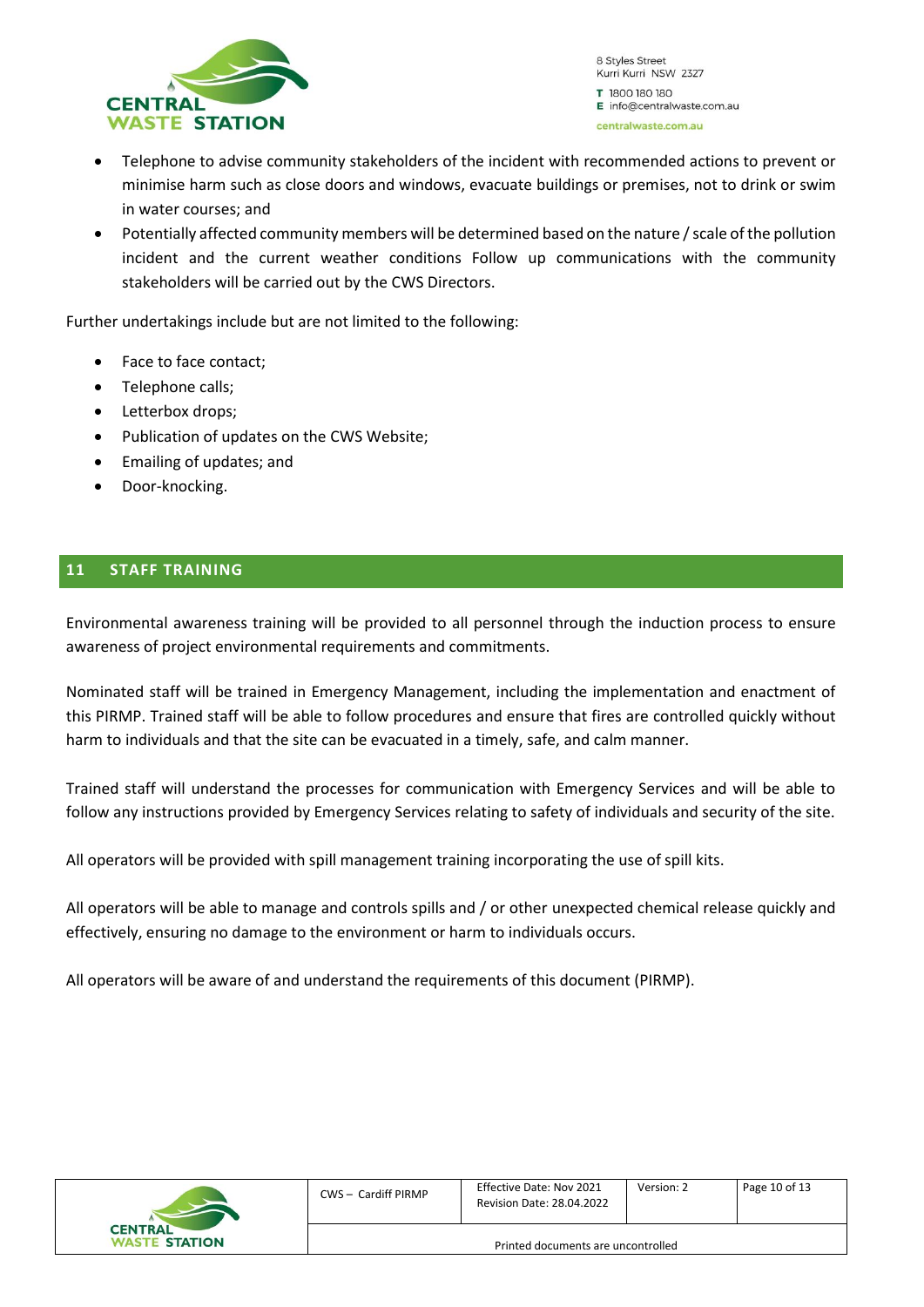

#### <span id="page-10-0"></span>11.1 TRAINING RECORDS

Records of employees being trained in the execution of this plan are retained in the site training matrix, training records folder, as well as personnel files.

#### <span id="page-10-1"></span>**12 RELATIONSHIP WITH OTHER EMERGENCY PLANS**

In the event of an environmental pollution incident staff must follow this Pollution Incident Response Management Plan. However, should an incident require the evacuation of staff the existing Emergency Plan procedure must be followed.

It must be noted that the Central Waste Station must still meet its obligations under the "Pollution Incident Response Management Plan" even in the event of an emergency

#### <span id="page-10-2"></span>**13 TESTING AND UPDATING OF THE PIRMP**

It is a legal requirement to test the plan every 12 months and within 1 month of any pollution incident. The testing of the PIRMP is to be carried out in such a manner as to ensure that the information included in the plan is accurate and up to date, and that each plan is capable of being implemented in a workable and effective manner.

Testing will involve undertaking desktop simulations of incidents and if necessary, completing exercises or drills. Testing will cover all the components of the PIRMP, including the effectiveness of the training.

Internal auditing will also be undertaken by verifying data contained in it is accurate and competencies required by personnel are current audit records are maintained within the IMS. In the light of an incident, whether the information included in the plan is accurate and up to date, and the plan is still capable of being implemented

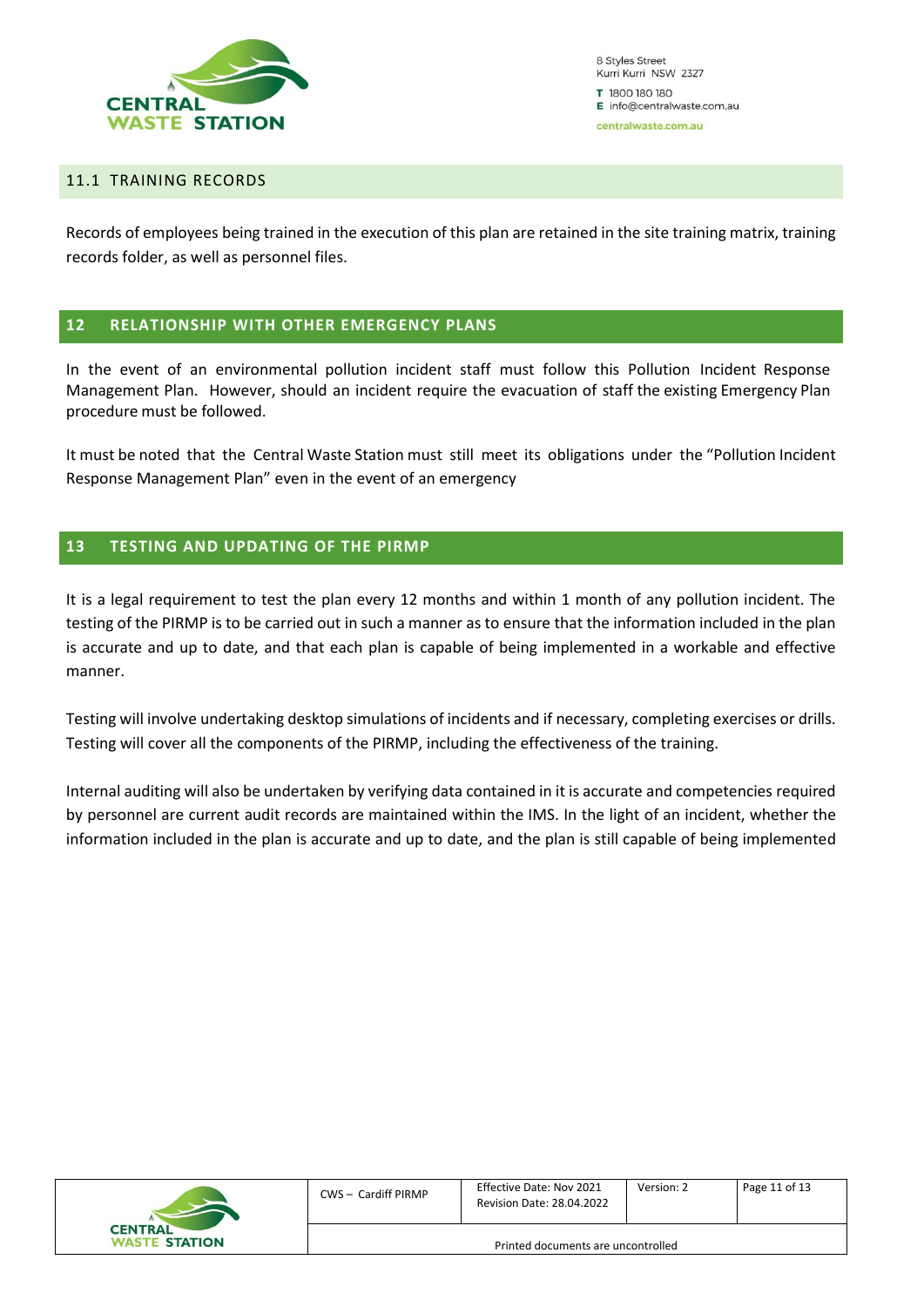

in a workable and effective manner. PIRMP Testing will be reported in IMS using the PIRMP Testing Form. Once the testing is completed, the PIRMP is reviewed and changes completed.

| PIRMP TESTING DETAILS |                  |                |                 |                      |  |  |  |
|-----------------------|------------------|----------------|-----------------|----------------------|--|--|--|
| <b>Date Tested</b>    | <b>Tested By</b> | <b>Details</b> | <b>Findings</b> | <b>Nest Test Due</b> |  |  |  |
|                       |                  |                |                 |                      |  |  |  |
|                       |                  |                |                 |                      |  |  |  |
|                       |                  |                |                 |                      |  |  |  |
|                       |                  |                |                 |                      |  |  |  |
|                       |                  |                |                 |                      |  |  |  |
|                       |                  |                |                 |                      |  |  |  |
|                       |                  |                |                 |                      |  |  |  |
|                       |                  |                |                 |                      |  |  |  |
|                       |                  |                |                 |                      |  |  |  |
|                       |                  |                |                 |                      |  |  |  |
|                       |                  |                |                 |                      |  |  |  |
|                       |                  |                |                 |                      |  |  |  |
|                       |                  |                |                 |                      |  |  |  |

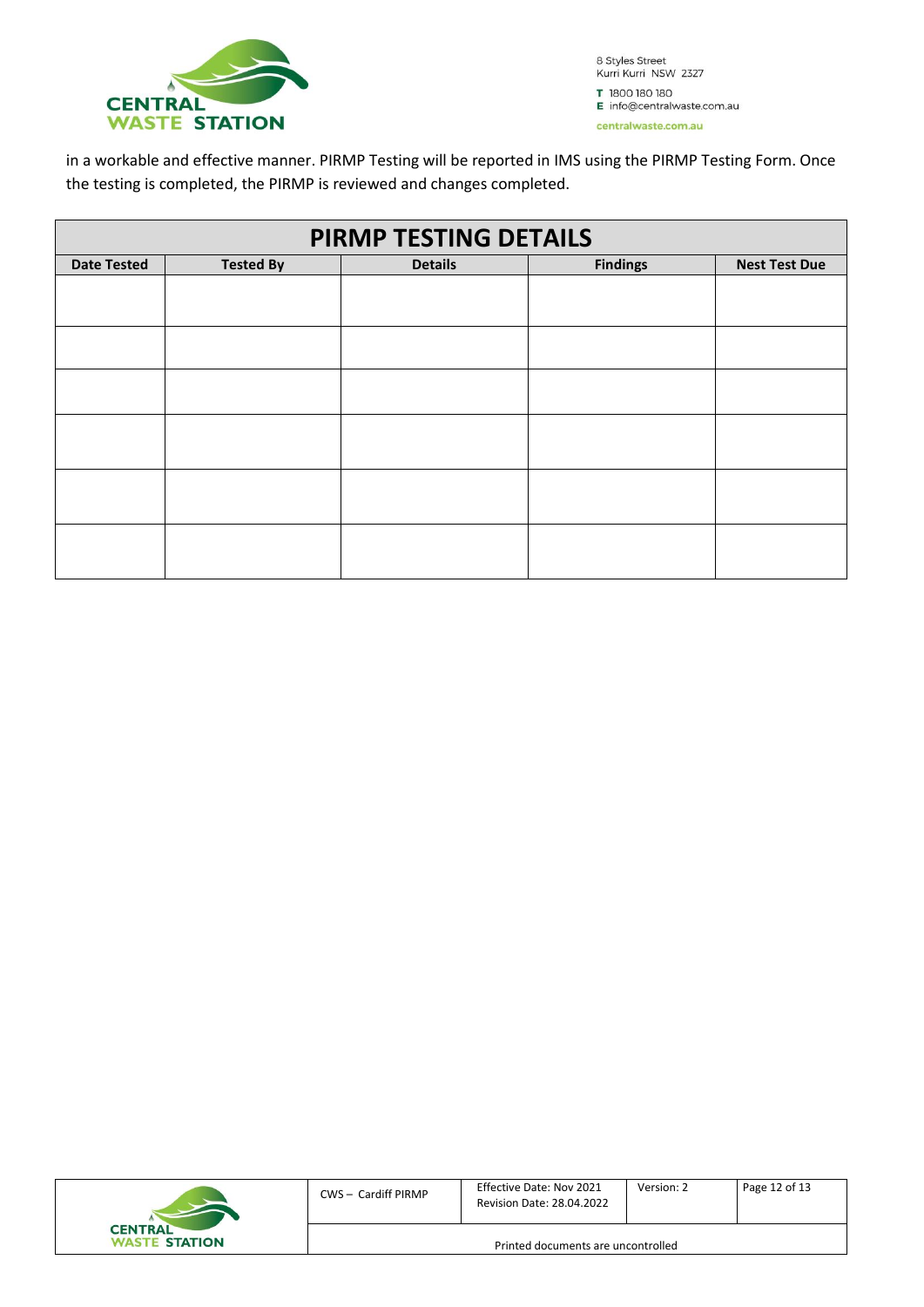

#### <span id="page-12-0"></span>**14 REFERENCES**

- Protection of the Environment Operations Act 1997
- Protection of the Environment (Waste) Regulation 2014
- Protection of the Environment Operations (General) Amendment (Pollution Incident Response Management Plans) Regulation 2012
- Environment Protection Licence (EPL) 20065
- EPA's Guideline: Preparation of Pollution Incident Response Management Plans

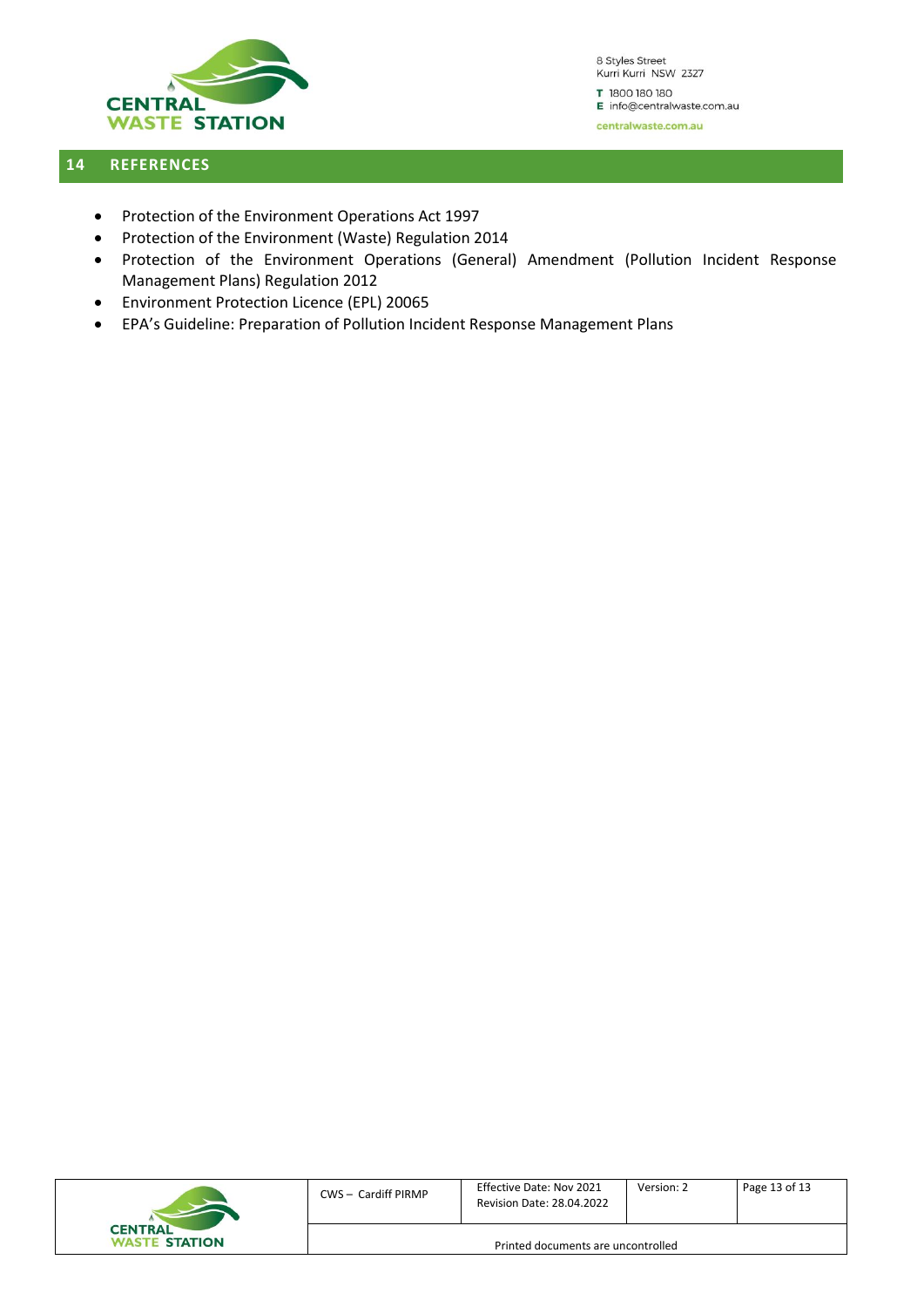

### **APPENDIX 1 – On Site Incident Management Procedure**



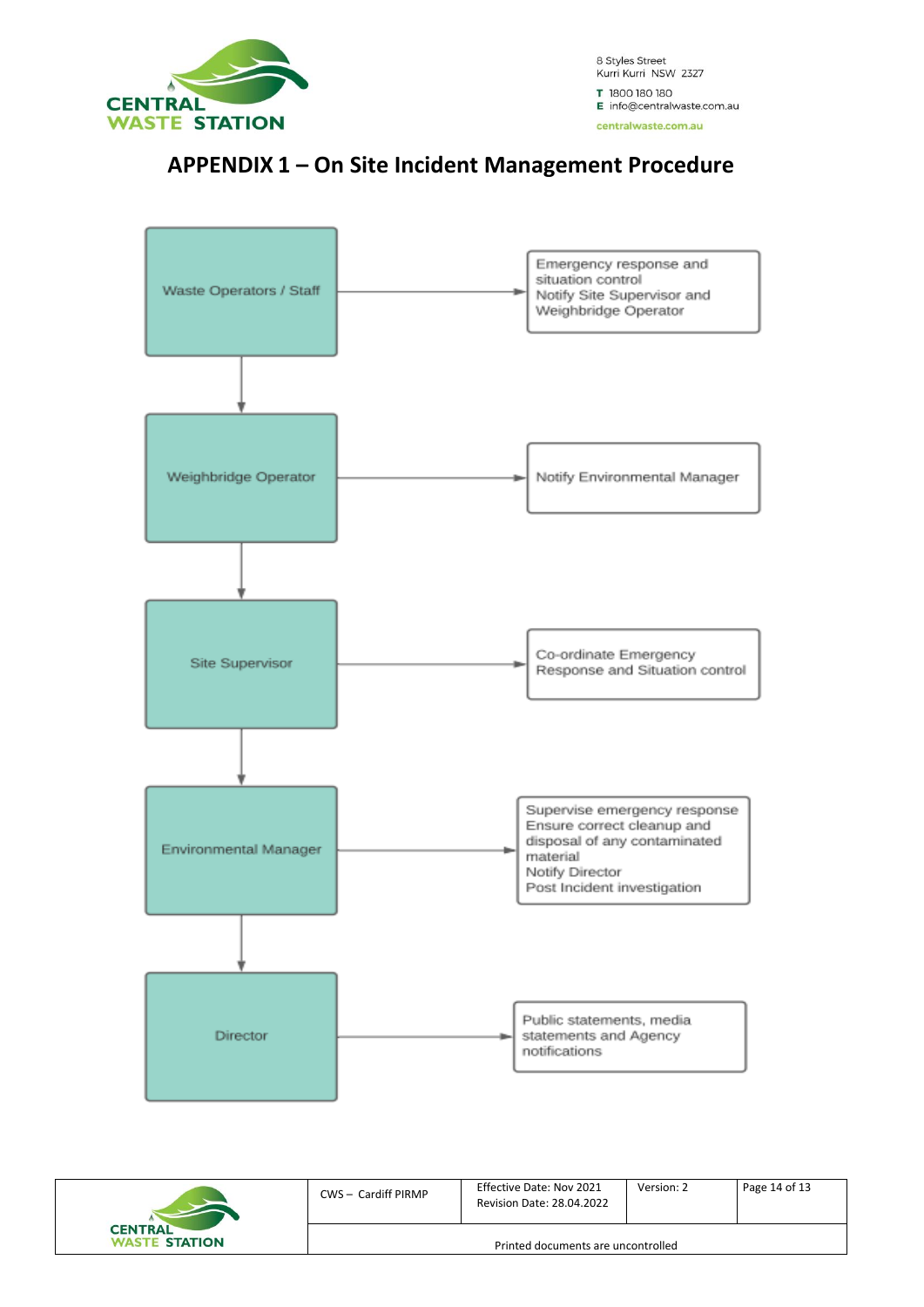

## **APPENDIX 2 – On-Site Incident Management Resources**

| No.            | <b>Equipment</b>               | <b>Location</b>                    |
|----------------|--------------------------------|------------------------------------|
| $\overline{2}$ | First Aid Kits x 3             | Main Office                        |
|                |                                | Shed 1/Recycling Plant             |
| $\mathsf{3}$   | 2-Way Radio / Mobile Phones    | Weighbridge                        |
|                |                                | Plant Operators                    |
|                |                                | Main Site Office                   |
| $\overline{4}$ | Email / Phone                  | Main site Office                   |
| 5              | Spill Kit x 3                  | Weighbridge/Recycling Plant/Shed 1 |
| 6              | Clean Sweep Absorbent Material | Weighbridge                        |
| $\overline{7}$ | Fire Extinguishers x 15        | Main Office                        |
|                |                                | Shed 1                             |
|                |                                | Shed 2                             |
|                |                                | Shed 3                             |
|                |                                | <b>Recycling Plant</b>             |
|                |                                |                                    |
| 8              | <b>Fire Hoses</b>              | Shed 1 / Shed 2                    |
| 9              | Fire Hydrant                   | <b>Central Yard</b>                |
| 10             | Traffic Control / Signage      | <b>Central Yard</b>                |